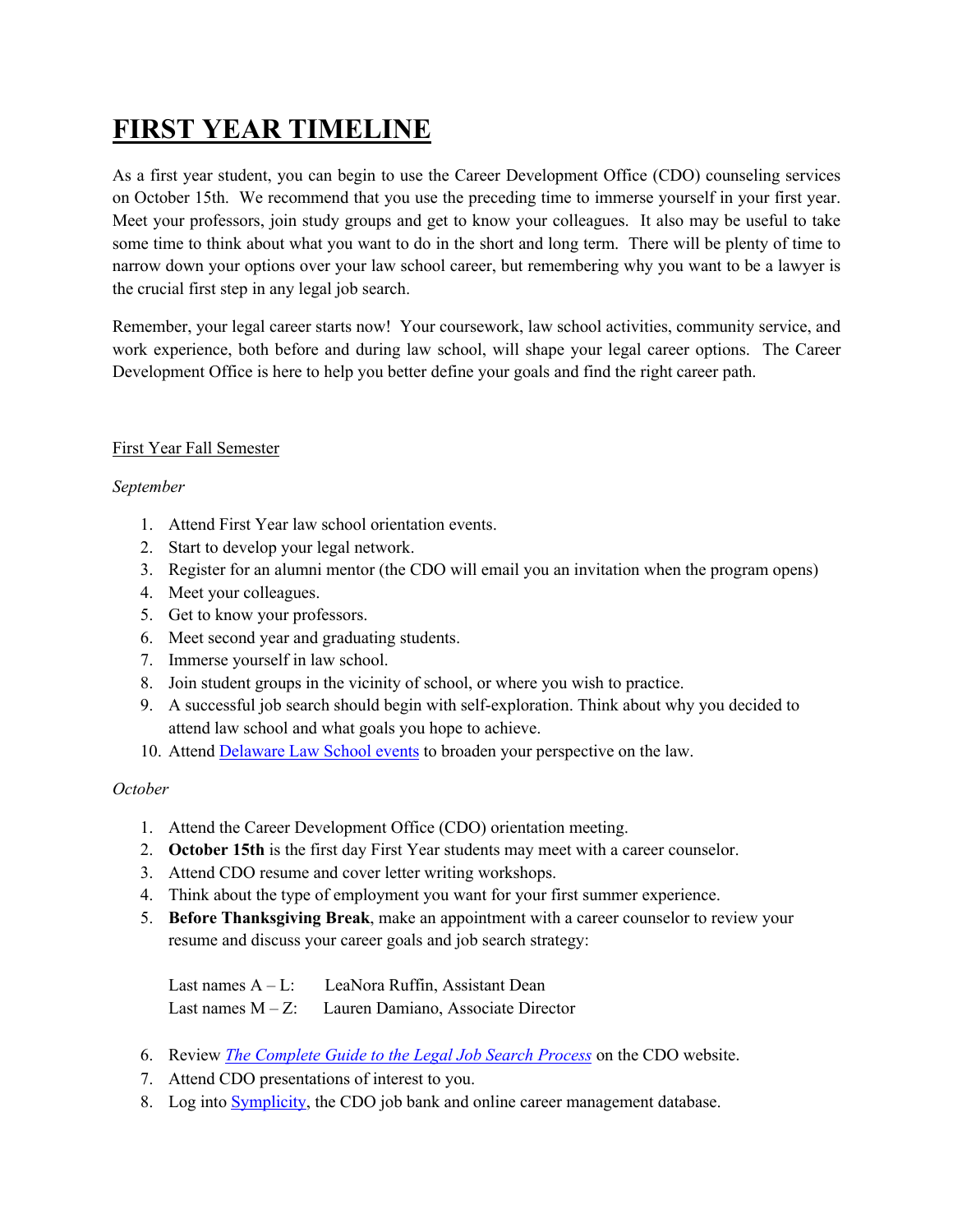- 9. Update your profile on Symplicity and budget time to familiarize yourself with Symplicity.
- 10. Check Symplicity, and other commercial job boards, bi-weekly for summer or part-time job listings.
- 11. Create a professional LinkedIn webpage.
- 12. Professionalize your life: review your voicemail message, email signature block, social media profiles and online presence to be sure that they present you in the best possible light.
- 13. Google yourself and remove any questionable information from websites as necessary.
- 14. Interested in government employment? Review the *Government Honors & Internship Handbook* published by the University of Arizona James Rogers College of Law (password information is available on the **Symplicity** home page).
- 15. Use *PSJD* to learn about public interest and *pro bono* opportunities and public interest summer funding resources.
- 16. Familiarize yourself with the admission requirements for the state bar to which you plan to apply as deadlines vary by state and some states offer financial incentives for early registration.
- 17. Attend continuing legal education (CLE) courses to learn more about practice specialties and to meet attorneys.

### *November – December*

- 1. Focus on exams!
- 2. Although not set in stone, many First Year students will begin applying for summer associate positions with large corporate firms in November and December. (Check firm websites and with the Career Development Office as to application months and typical hiring guidelines for small to mid-sized firms and other legal employers).
- 3. Begin to set up informational interviews and meetings for winter break.
- 4. Apply for the *Public Interest Public Service Job* (PIPS) Job Fair held in late January.
- 5. Apply for diversity job fairs in the tri-state area and around the country.
- 6. Meet with a counselor before you leave for winter break.
- 7. Use winter break to begin your summer job search in earnest.
- 8. Interested in a federal or state judicial internship for the summer? Send resumes and cover letters by mail to judges after exams.
- 9. Reconnect and check in with friends, family, previous employers and college professors during winter break.

#### First Year Spring Semester

#### *January – February*

- 1. Continue to send out applications, focusing on small firms, non-profit organizations, government agencies and other employers in which you are interested.
- 2. If you have concerns about your grades, talk to someone in student affairs and/or career development.
- 3. Participate in the Spring On and Off-Campus Interview Program (OCI); bidding begins in January and interviewing starts in February.
- 4. Apply for the *Philadelphia Diversity Law Group* (PDLG) Summer 1L Program.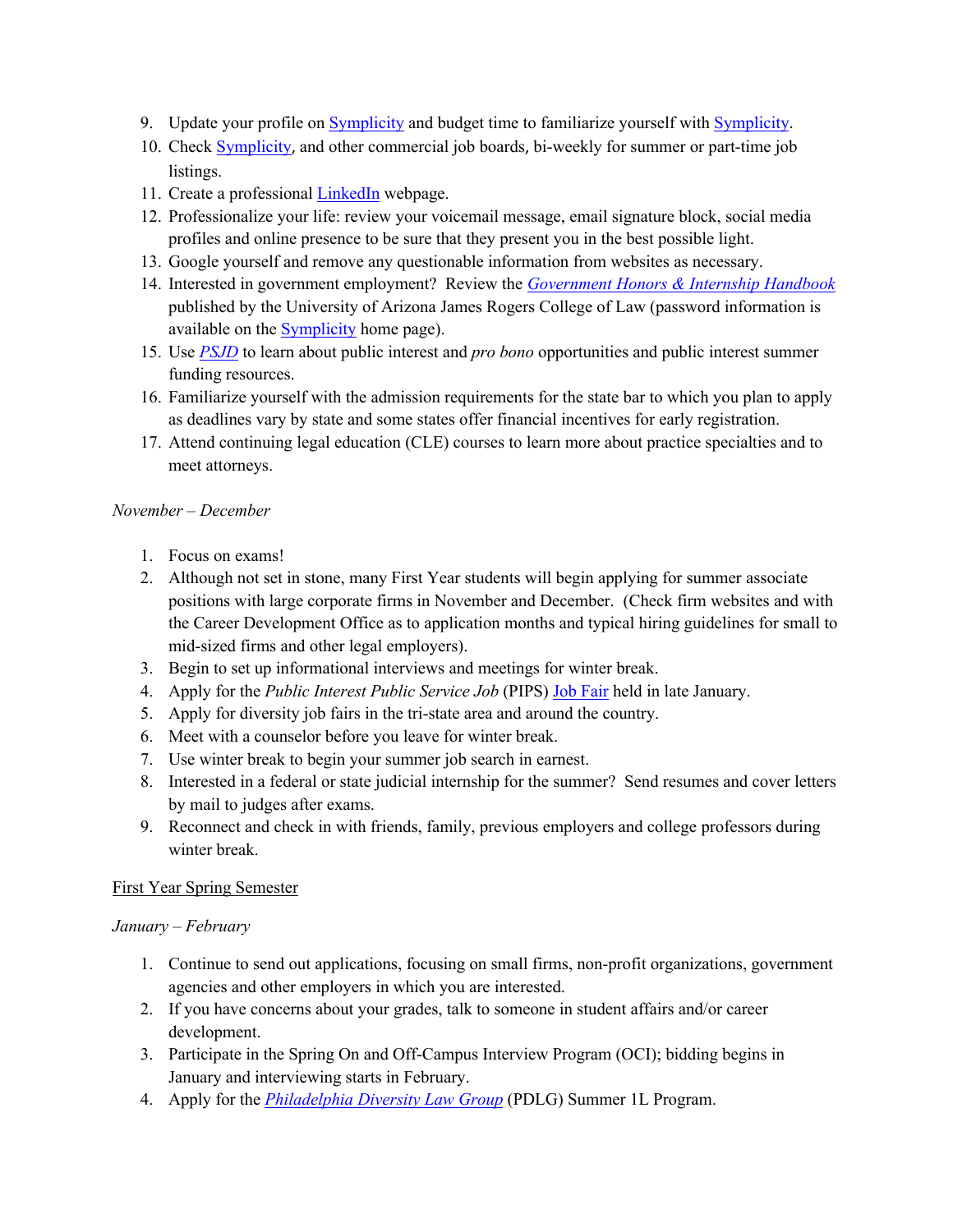- 5. Follow-up with employers one week after sending all applications.
- 6. Sign up for a Mock Interview with your career counselor to hone your interviewing skills.
- 7. Attend CDO Spring programming on various topics.
- 8. Register for the *Loyola Patent Law Interview Program* in Chicago.
- 9. Continue to build your professional network.
- 10. Consider applying for an **Equal Justice Works Fellowship** and other public interest fellowships.

## *March – April*

- 1. Meet with a counselor.
- 2. Attend the Fall OCI orientation meeting in March or early April.
- 3. Review the Fall OCI timeline and calendar important dates.
- 4. Interested in improving your writing skills? Consider Journal membership.
- 5. Take advantage of employer sponsored networking events.

#### *May*

- 1. Focus on exams!
- 2. Meet with a counselor.
- 3. Start early to plan your 2L job search strategy and take a comprehensive approach to the search process.
- 4. Research employers of interest to you and begin to draft cover letters.
- 5. Send resume and cover letters to your counselor for review and comments.
- 6. Let the CDO know where you will be working for the summer.
- *7.* Review diversity opportunities on the CDO webpage and apply accordingly.
- 8. Apply for the *Philadelphia Area Diversity Job Fair* (PADJF).
- 9. Apply for the *Delaware Minority Job Fair* (DMJF).

#### First Year Summer

*June – July*

- 1. Check your Delaware Law School email regularly as CDO will send important recruiting and job fair information to you throughout the summer by email.
- 2. Get legal experience in your summer job or volunteer position.
- 3. Meet and network with attorneys from your summer/volunteer job and city during the summer.
- 4. Produce strong writing samples to use during the recruiting season.
- 5. Request permission to list your supervisor as a reference upon leaving your summer/volunteer position.
- 6. Continue to learn about the legal profession and conduct informational interviews.
- 7. Participate in Law Review/Journals write on competition.
- 8. Prepare for the fall recruitment process.
- 9. Observe all fall recruitment deadlines.
- 10. Have your fall OCI recruiting resume reviewed by your counselor before OCI bidding ends.
- 11. Think about narrowing your areas of interest (practice specialties and geographic preferences).